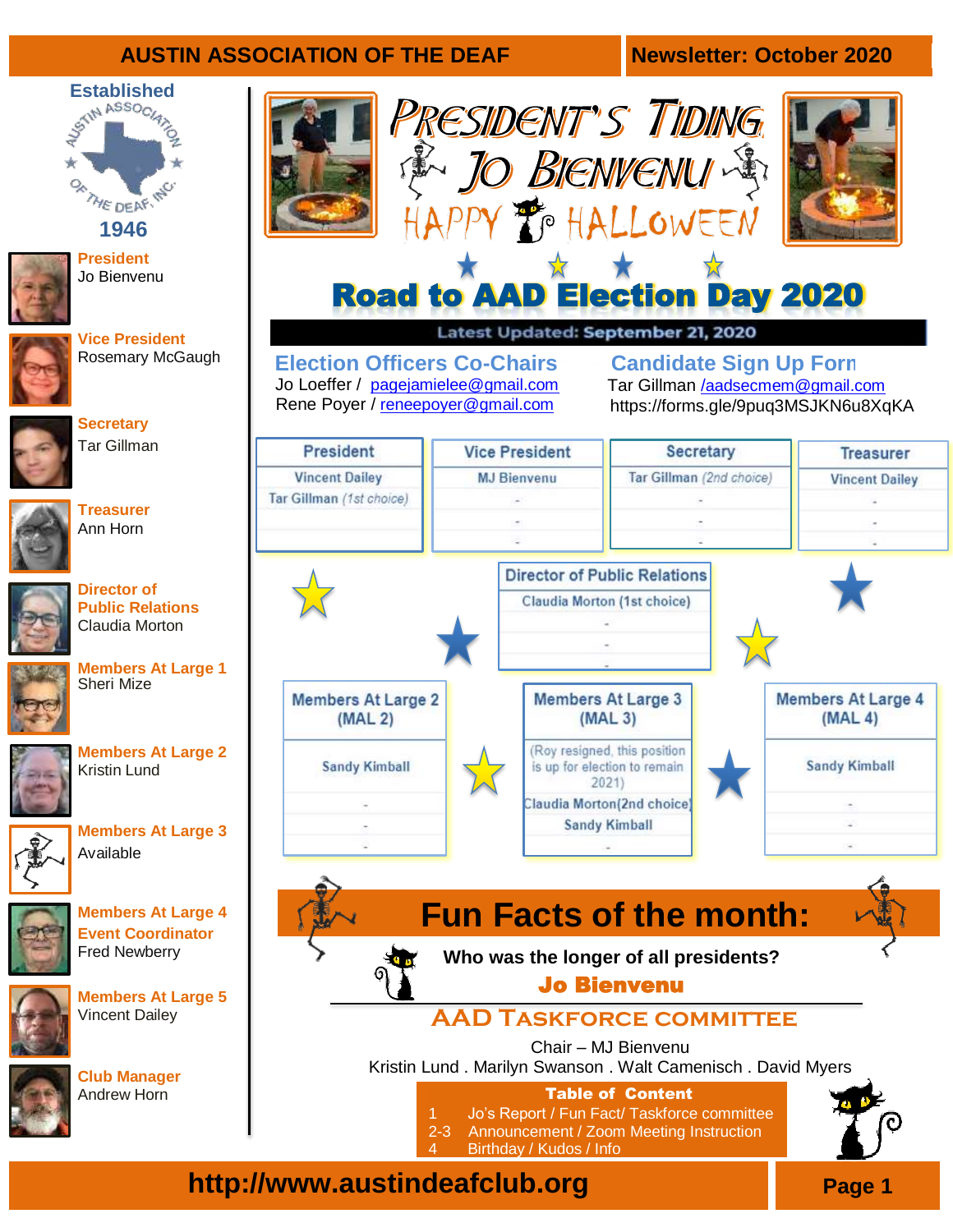

**Zoom Instruction**

Smartphone is **not recommended**. Computer, laptop, or tablet are **best to use.**

First, You can copy the link that Tar or KL give you link from email.

Next, on Search engine on website,"Zoom.us"

Next, click on "Join a meeting" as showing number 1 in the picture and following the step of instruction. Hope you made it to Zoom Meeting successfully for upcoming general meeting.

**Note: Under "join a Meeting" it should have box and type your** REAL FULL NAME**. Please provide your name as count head in the meeting.**

**Any question, contact : Tar via [AADSecMem@gmail.com](mailto:AADSecMem@gmail.com) or Kristin via aadmemberlarge2@gmail.com**

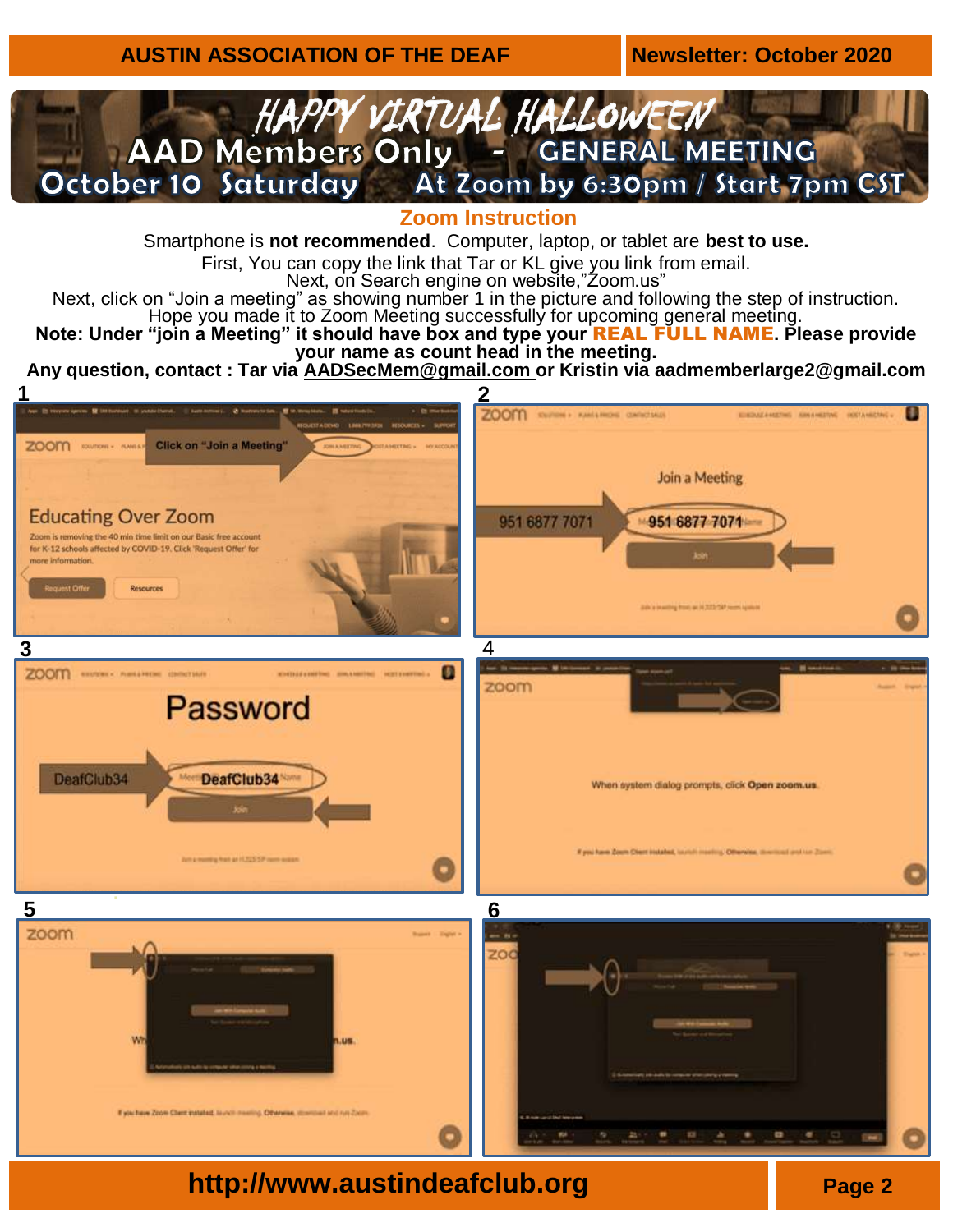

### **Continuing…**











**WAIT, Did you type your name,yet? Under "join a Meeting" it should have box and type your name. Please provide your** REAL FULL NAME **as count head in the meeting.**

If not, **Ghost** would not invite you! Did you make it, yet?



**http://www.austindeafclub.org Page 3**